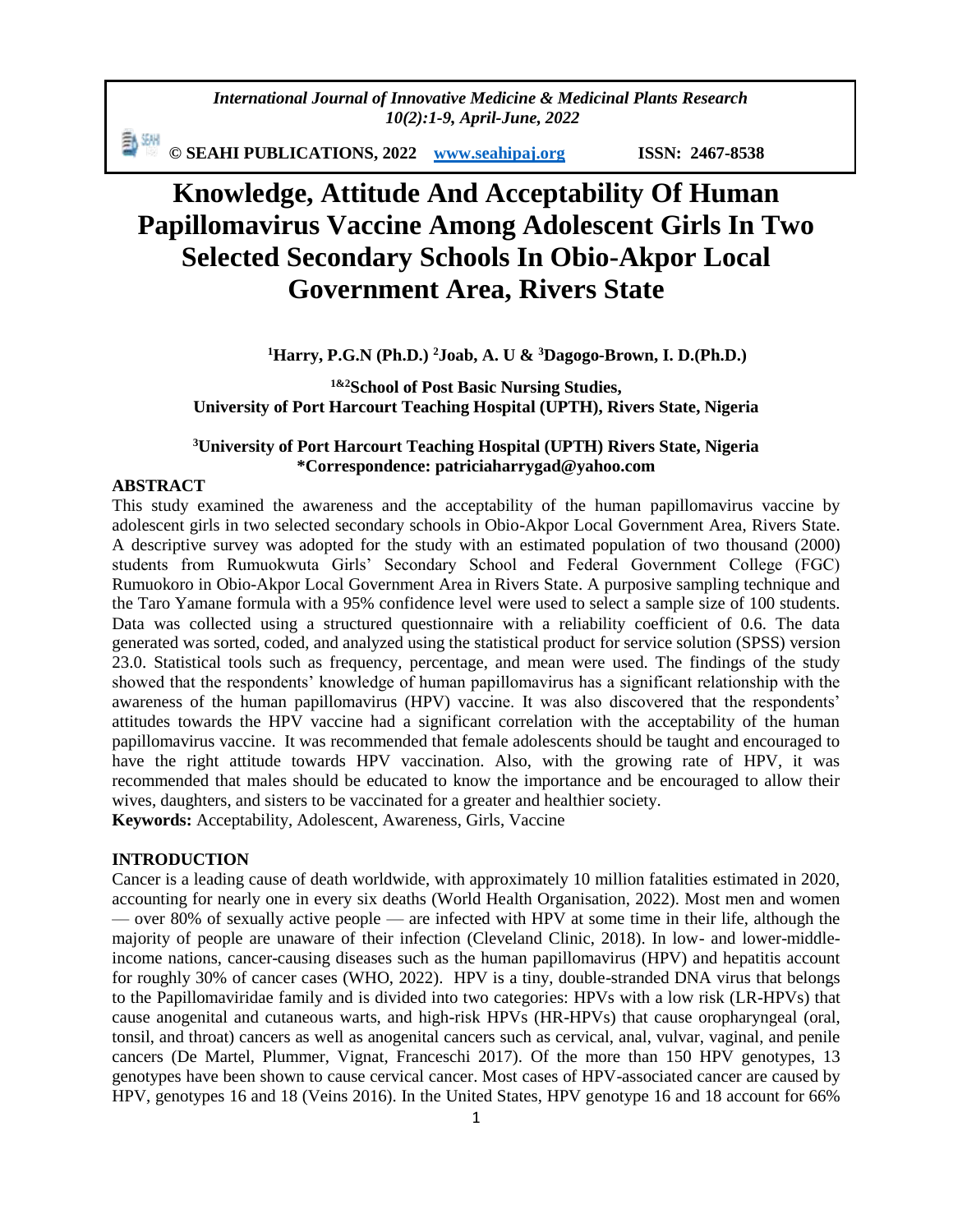of cases of cervical cancer and HPV genotypes 31,33,45,52, and58 account for additional 15% of cases of cervical cancer 50-60% of cases are caused by HPV genotype 16 and 18,and 25% of cases are caused by HPV genotype.31,33,45,52,and 58. So also in South Africa (Forman, de-Martel, and Lancey 2012), affirm that HPV is the most common sexually transmitted infection (STI) among women worldwide. Cervical cancer, the third most common cancer in women (Bruni, Albero, Serrano, Mena, Gómez, Muoz, et al. 2019), is an HPV-related disease with the highest mortality rate in women after breast cancer (Bray, Ferlay, Soerjomataram, Siegel, Torre, Jemal 2018). Overall, the epidemiologic distribution of HPV infection and HPV-associated burden varies significantly around the world, and morbidity-related factors include geographic, socioeconomic, cultural, and genetic factors related to the viral genome variability, as well as intrinsic individual factors such as age, gender, anatomic site, and health status (LeConte, Szaniszlo, Fennewald, Lou, Qiu, Chen, et al. 2019).

HPV genotype, 31, 33, 45, 52 according to (Stenley 2008) epidemiological, molecular and clinical evidence have shown that cervical cancer is caused by human papillomavirus, a sexually transmitted infection, especially serotype 6, 11, 16 and 18.2 and 58 (Harins, 2015). Wierzbicka, Jozefiak, Jackowska, Sydlowski, Gozdzicka-Jozefiak (2014) reported that approximately 90% of cases of genital warts treated with HPV vaccine significantly reduce the incidence of anogenital cancer and genital warts. HPV vaccination may decrease the incidence of oropharyngeal cancer as well as the maternal transmittal of HPV to infants (Wierzbicka et al 2014). Sexually transmitted diseases (STDs) amongst adolescents are a worldwide growing health problem. Approximately one million people contract sexually transmitted infections every day and 50% of them are adolescents aged 15-24 years (Lazarus, Sihvonen-Riemenschneider, Laukamm-Josten, Wong & Liljestrand, 2010). STDs include many different sexually transmittable infectious diseases such as chlamydia, gonorrhoea, genital herpes, human papilloma virus (HPV), Human Immune Deficiency Virus (HIV), and syphilis. An STD is transmitted through vaginal, oral, and anal sexual contact as well as through blood products. STDs can also be transmitted from mother to child during childbirth. Untreated chlamydia and gonorrhoea can lead to salpingitis for women and epididymitis for men, which can affect fertility and in the worst case lead to sterility. Hepatitis B, genital herpes, HPV, and HIV are still incurable infections. HPV can lead to cervical cancer and HIV to premature death. The only way to protect oneself from contracting an STD is through consistent condom use (Vårdguiden, 2011). Markowitz and Hariri (2010) state that in the United States, the prevalence of vaccine-type HPV decreased 56% among females aged 14-19 years between 2006 and 2010 when the quadrivalent (the booster dose given to those that did not complete the recommended interval of at least 24weeks) was administered. Despite the benefits of the HPV vaccine, only 41.9% of females in the recommended age group and only 28.1% of males in the recommended age group have received all recommended doses (Reagan-Steiner, Yankey, Jeyarajah, Elam, Curtis, and MacNeil, 2016). It is the most common gynaecological cancer among women in Sub-Saharan Africa (Louie and de-Sanjose, 2009). It is estimated that 70,722 new cases of invasive cervical cancer occur annually in Sub-Sahara Africa (Parkin and Sitas, 2008).

Cervical cancer is a disease that affects 56.2 million Nigerian women aged 15 and above (Bruni et al. 2021). According to current statistics, 12075 women are diagnosed with cervical cancer each year, with 7968 dying from the disease. Cervical cancer is the second most common disease among Nigerian women and the second most common cancer among women between the ages of 15 and 44. Cervical HPV-16/18 infection is predicted to affect 3.5 percent of women in the general population at any given time, and HPVs 16 and 18 are responsible for 66.9% of invasive cervical malignancies (Bruni et al. 2021). Nigeria is home to over 206 million inhabitants. Each year, its population increases by nearly 5.5 million (World Atlas 2022). In Nigeria in a recent study conducted by (Ezeanochie & Olagbuji 2014), it was stated that 70% of mothers accepted HPV vaccination for daughters. Vaccination is one of the most cost-effective public health interventions as it prevents serious diseases (Ezeanochie, Olagbuji, 2014 and reviewed children immunization schedule of April 2009).

There is inadequate information regarding the prevalent rate of cervical cancer in Rivers State. This could be attributable to a lack of study in this area, as well as the misconception that the HPV vaccine will cause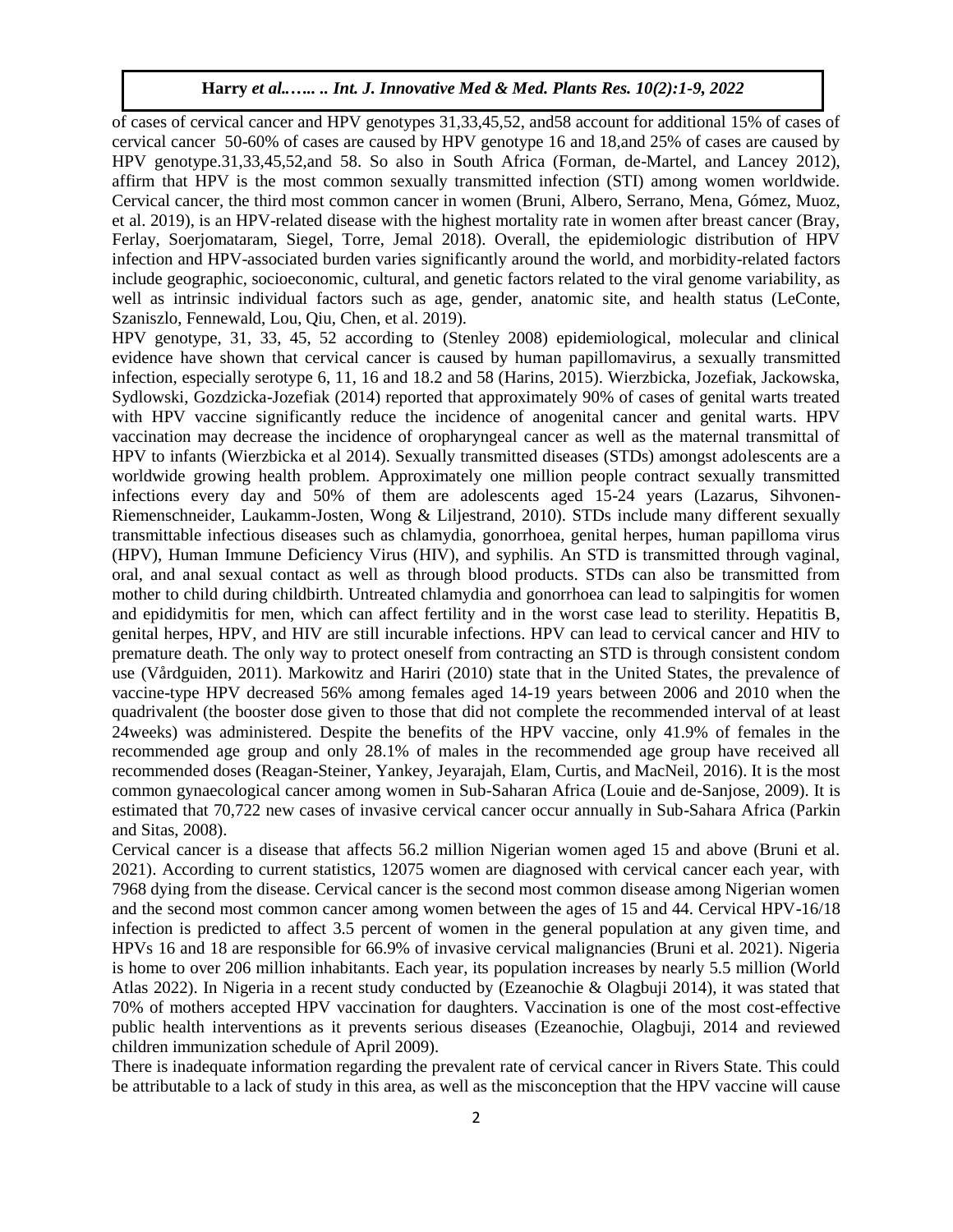sterility, or trouble with learning and memory (Penn Medicine 2016). The researcher observed while working at the University of Port Harcourt Teaching Hospital, that there were accounts of cases of sexual abuse in schools within the Rumuokwuta community which was said to be perpetrated by male teachers. Also in some women that were admitted for treatment of cervical cancer, there was a history of exposure to early sexual intercourse, multiple sexual partners, sexual abuse, and rape in their early teens. Based on this observation, the researcher was motivated to research the acceptability of the human papillomavirus vaccine that can prevent the disease.

Despite the growing emphasis on HPV awareness and understanding in works of literature, the majority of the existing research has focused on women, with few studies in men and adolescents. This study will thus aid in bridging the gap between adolescent girls' awareness and acceptability of the human papillomavirus vaccine, with the expectation that the findings, if widely disseminated, will aid policymakers in making appropriate decisions on how to increase the population's acceptability of the vaccine. The study provided answers to the following questions:

- 1. What is the level of the knowledge of HPV vaccine in the prevention of cervical cancer in the two selected secondary schools in Obio-Akpor Local Government Area, Rivers State?
- 2. What is the attitude towards HPV vaccination among adolescents in the two selected secondary schools in Obio-Akpor Local Government Area, Rivers State?
- 3. What are the factors that influence the acceptability of the HPV vaccine among female adolescent school girls in the two selected secondary schools in Obio-Akpor Local Government Area, Rivers State?

# **Hypotheses**

The following hypotheses postulated were tested at 0.05 level of significance:

- 1. There is no significant relationship between attitudes towards HPV vaccine and the acceptability of the HPV vaccine among the female adolescents in the two selected secondary schools in Obio-Akpor Local Government Area, Rivers State
- 2. There is no significant relationship between the level of awareness of HPV vaccine and the prevention of HPV among the female adolescents in the two selected secondary schools in Obio-Akpor Local Government Area, Rivers State
- 3. There is no significant relationship between the knowledge of HPV and the attitudes towards vaccination among the female adolescents in the two selected secondary schools in Obio-Akpor Local Government Area, Rivers State.

## **METHODOLOGY**

The research design used in this study is a descriptive study design with an estimated population of two thousand (2000) students from Rumuokwuta Girls' Secondary School and Federal Government College (FGC) Rumuokoro in Obio-Akpor Local Government Area in Rivers State. The target population of this study comprised students in JSS1, JSS2, and SS2. Which made up one hundred and thirty-four (134) students. Using the purposive sampling technique and the Taro Yamane formula with a 95% confidence level, the sample size for the study was 100 students. These groups of students were chosen because they fall within the researcher's age range of 10-18years of the target population. The instrument for data collection was a structured questionnaire with a reliability coefficient of 0.8. Data analysis was done with the aid of the Statistical Product for Service Solution (SPSS V-23). Statistical tools such percentage and Pearson correlation were used.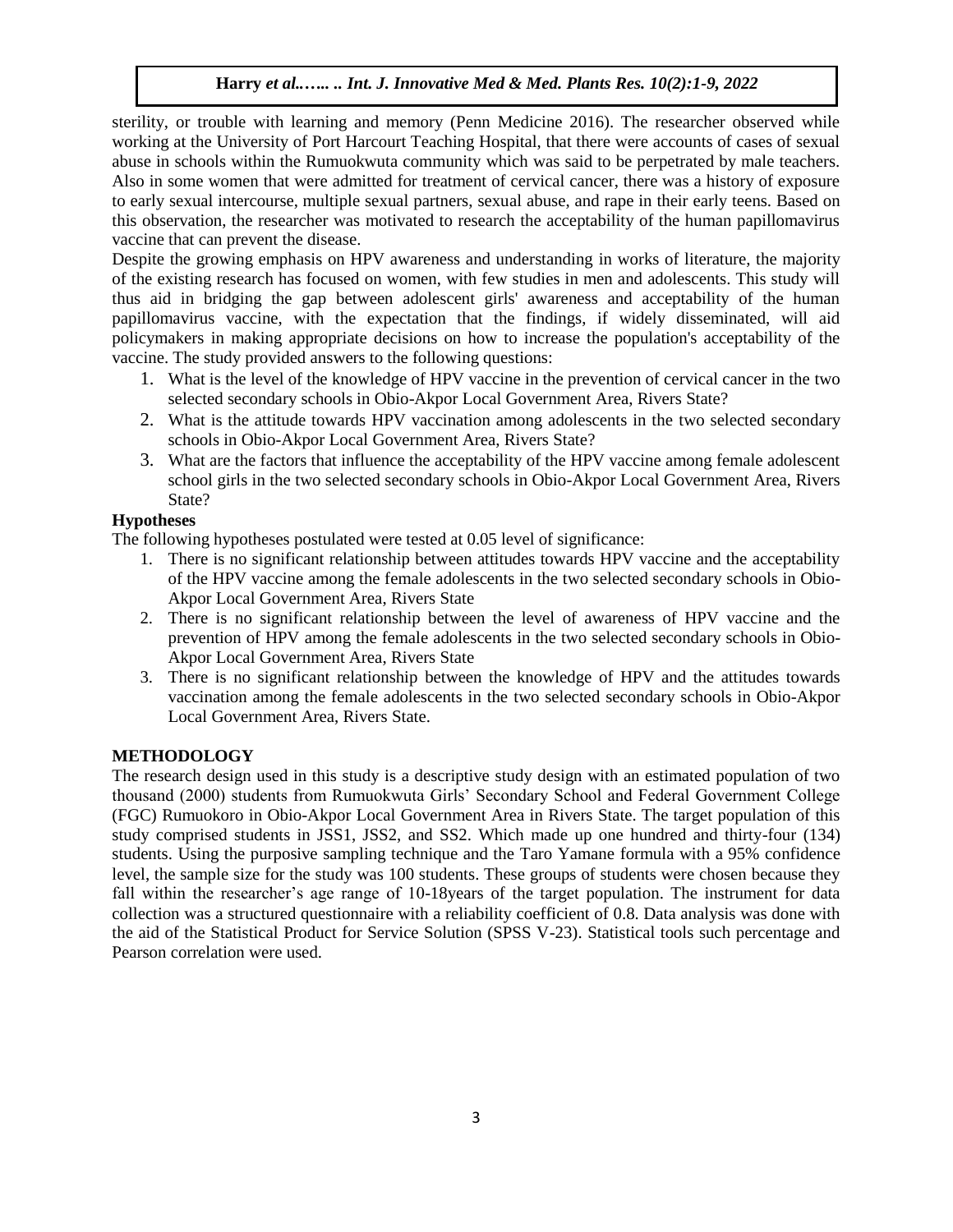#### **RESULTS**

The results of the study were presented below:

**Table 1: Knowledge of the human papilloma virus (HPV)**

| S/N | <b>Question</b>                                                     | Yes      | N <sub>0</sub> | I don't  |
|-----|---------------------------------------------------------------------|----------|----------------|----------|
|     |                                                                     |          |                | know     |
| 1   | HPV is the virus that causes cervical cancer                        | 48       | 4(4%)          | 48 (48%) |
|     |                                                                     | (48%)    |                |          |
| 2   | You get HPV infection only through having sex                       | 27       | 27             | 46 (46%) |
|     |                                                                     | (27%)    | (27%)          |          |
| 3   | HPV is a common infection in female adolescent?                     | 42       | 10             | 48 (48%) |
|     |                                                                     | $(42\%)$ | $(10\%)$       |          |
| 4   | Most female adolescent infected with HPV<br>infection show          | 23       | 23             | 54 (54%) |
|     | symptoms                                                            | (23%)    | (23%)          |          |
| 5   | Using condoms can completely prevent HPV infections                 | 17       | 32             | 51 (51%) |
|     |                                                                     | (17%)    | (32%)          |          |
| 6   | Can HPV be cleared by the immune system?                            | 17       | 26             | 57 (57%) |
|     |                                                                     | (17%)    | (26%)          |          |
| 7   | Is persistent HPV infection the necessary cause of cervical cancer? | 37       | 14             | 49 (49%) |
|     |                                                                     | (37%)    | (14%)          |          |
| 8   | Having a single sexual partner can prevent HPV infection            | 24       | 30(30)         | 46 (46%) |
|     |                                                                     | (24%)    |                |          |
| 9   | Early sexual activity is a risk factor for HPV infection            | 54       | $1(1\%)$       | 44 (44%) |
|     |                                                                     | $(54\%)$ |                |          |
| 10  | The HPV that causes cervical cancer and genital warts are of the    | 30       | 8(8%)          | 62(62%)  |
|     | same type                                                           | (30%)    |                |          |

The summary of the respondents' knowledge of human papilloma virus shows that 48 (48%) knows that HPV is the virus that causes cervical cancer, 27 (27%) said that one can get HPV infection only through having sex, 42 (42%) agreed that HPV is a common infection in female adolescent, 23 (23%) said most female adolescent infected with HPV infection show symptoms, while 17 (17%) agreed that using condoms can completely prevent HPV infections, 17 (17%) said HPV be cleared by the immune system also 27 (27%) said that persistent HPV infection is the necessary cause of cervical cancer, 24 (24%) said that having a single sexual partner can prevent HPV infection, 54 (54%) said that early sexual activity is a risk factor for HPV infection and lastly 30 (30%) said that The HPV that causes cervical cancer and genital warts is of the same type.

#### **Table 2: Knowledge of Vaccines**

| S/N | <b>Ouestion</b>                                                                                | <b>Yes</b> | N <sub>0</sub> | I don't<br>know |
|-----|------------------------------------------------------------------------------------------------|------------|----------------|-----------------|
| 11  | I know there is a vaccine to protect against cervical cancer<br>and genital warts              | 40 (40%)   | 30<br>$(30\%)$ | $30(30\%)$      |
| 13  | Can HPV vaccines be given to a sexually active female<br>adolescents?                          | 40 (40%)   | 26<br>(26%)    | 34 (34%)        |
| 14  | Do female adolescents need to be screened for HPV before<br>getting vaccinated?                | 51 (51%)   | 21<br>(21%)    | 28 (28%)        |
| 15  | Is it safe to have multiple sexual partners after a full course of $7(7%)$<br>HPV vaccination? |            | 65<br>(65%)    | 28 (28%)        |
| 16  | The HPV vaccine is currently recommended for female<br>adolescent only                         | 30 (30%)   | 37<br>(37%)    | 33 (33%)        |
| 17  | The HPV vaccine is recommended for males and females of $27(27%)$<br>every age group           |            | 34<br>(34%)    | 39 (39%)        |
| 18  | It is good to get vaccinated against HPV after becoming<br>sexually active                     | 33 (33%)   | 19<br>(19%)    | 48 (48%)        |
| 19  | The HPV vaccine can provide 100% protection against HPV-<br>related diseases                   | 39 (39%)   | 18<br>(18%)    | 43 (43%)        |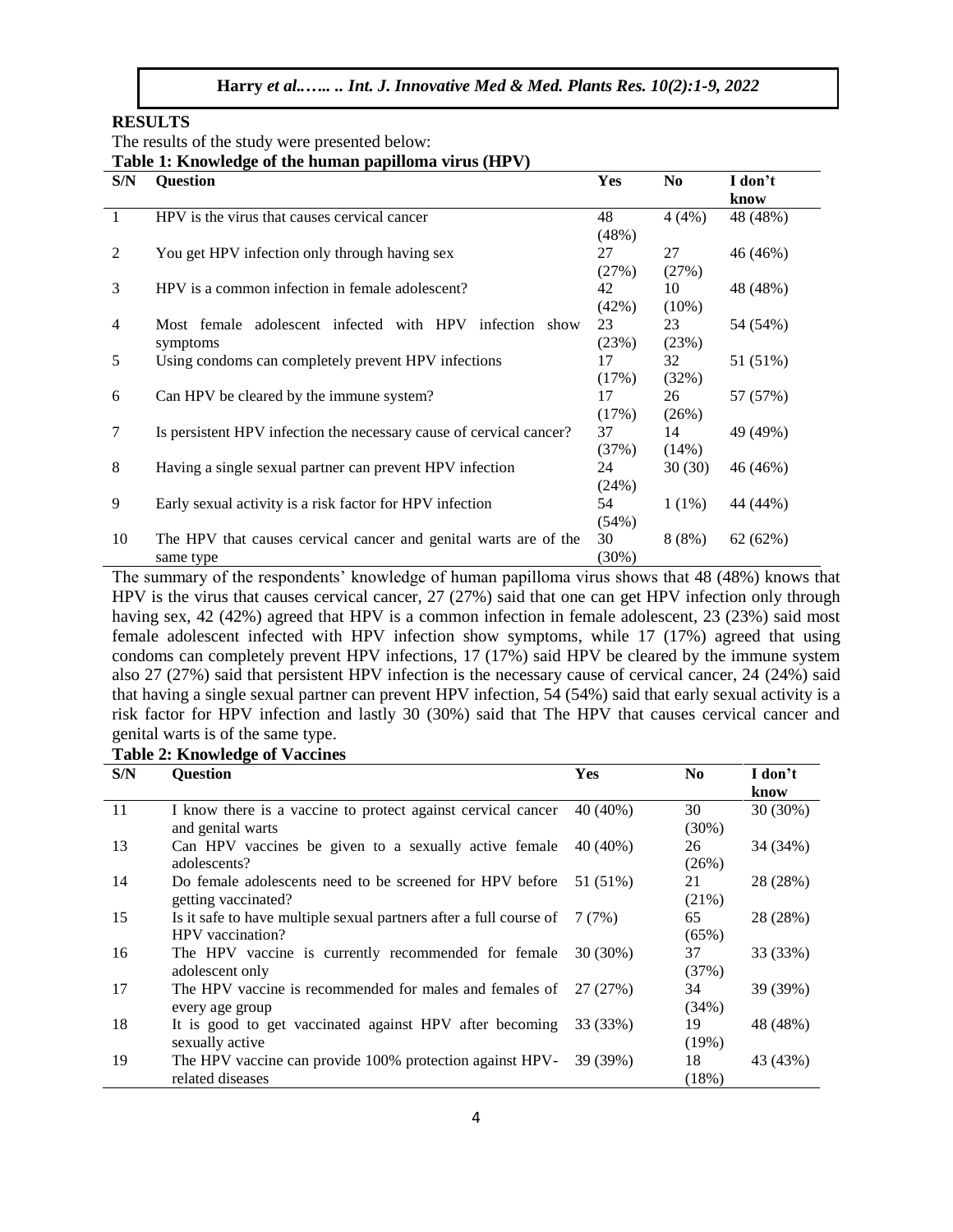The summary of the respondents' knowledge of human papilloma virus vaccine reveals that 40 (40%) knows there is a vaccine to protect against cervical cancer and genital warts, 40 (40%) agrees that HPV vaccines be given to a sexually active female adolescent, 51 (51%) said that female adolescent need to be screened for HPV before getting vaccinated, 7 (7%) said that it is safe to have multiple sexual partners after full course of HPV vaccination while 30 (30%) said that HPV vaccine is currently recommended for female adolescent only, 33 (33%) said that it is good to get vaccinated against HPV after becoming sexually active and 39 (39%) agreed that HPV vaccine can provide 100% protection against HPV-related diseases lastly on source of knowledge of HPV vaccine, 34 (34%) said it was from school courses, 29 (29%) from hospital, 16 (16%) said through family/friends, internet, television, while 9 (%) said through publications and lastly 12 (12%) said it was through other means not listed in the options. **Table 3: Attitude towards HPV Vaccination**

| S/N | <b>Ouestion</b>                                                                                                | <b>Strongly</b><br>agreed | Agreed     | <b>Disagreed</b> | <b>Strongly</b><br>disagreed |  |  |
|-----|----------------------------------------------------------------------------------------------------------------|---------------------------|------------|------------------|------------------------------|--|--|
| 20. | I cannot be easily infected by HPV, since I<br>have heard of the vaccine                                       | 35 (35%)                  | 29 (29%)   | 19 (19%)         | 17 (17%)                     |  |  |
| 21. | HPV infection is not a serious disease, and<br>vaccination is not very important                               | 3(3%)                     | 6(6%)      | 31 (31%)         | $60(60\%)$                   |  |  |
| 22. | Preventing HPV infection is very much less<br>important for women, since the vaccines are<br>everywhere        | 3(3%)                     | $12(12\%)$ | 50 (50%)         | 35 (35%)                     |  |  |
| 23. | People who have multiple sexual partners<br>after vaccination have a low risk of<br>becoming infected with HPV | $8(8\%)$                  | $9(9\%)$   | 35 (35%)         | 48 (48%)                     |  |  |
| 24. | I am sure that the HPV vaccine is not highly<br>effective and safe                                             | $9(9\%)$                  | 23 (23%)   | 32 (32%)         | 36 (36%)                     |  |  |
| 25. | It is preferable to vaccinate only women<br>since women are the ones prone to having<br>cervical cancer        | 23 (23%)                  | 42 (42%)   | 24 (24%)         | $11(11\%)$                   |  |  |

The summary of the respondents' responses on attitude towards HPV vaccination shows that 64 (64%) said that they cannot be easily infected by HPV since they have heard of the vaccine, 9 (9%) said HPV infection is not a serious disease hence vaccination is not very important, 15 (15%) are of the opinion that preventing HPV infection is very much less important for women since the vaccines are everywhere, while 17 (17%) said people who have multiple sexual partners after vaccination have a low risk of becoming infected with HPV 32 (32%) are sure that the HPV vaccine is not highly effective and safe, lastly, 65 (65%) agreed that it is preferable to vaccinate only women, since women are the ones prone to having cervical cancer.

**Table 4**: **Factors that can affect the acceptability of HPV vaccines**

| S/N | The following factors can make me not accept the HPV<br>vaccine                                                | <b>Strongly</b><br>Agree | Agree          | <b>Disagree</b> | <b>Strongly</b><br><b>Disagree</b> |
|-----|----------------------------------------------------------------------------------------------------------------|--------------------------|----------------|-----------------|------------------------------------|
| 26. | The vaccines are way too costly                                                                                | 19 (19%)                 | 54<br>(54%)    | 15 (15%)        | $2(2\%)$                           |
| 27. | The vaccines are not beneficial to me now, since I am not<br>sexually active.                                  | 28 (28%)                 | 25<br>(25%)    | 24 (24%)        | 23 (23%)                           |
| 28. | The vaccine is not made for people of my age                                                                   | $9(9\%)$                 | 18<br>(18%)    | 39 (39%)        | 34 (34%)                           |
| 29. | 12 (12%)<br>I have adequate knowledge about the vaccines, therefore, I<br>know I am not supposed to receive it |                          | 14<br>$(14\%)$ | 38 (38%)        | 36(36%)                            |
| 30. | My parents/guardian will consent to it                                                                         | 23 (23%)                 | 44<br>(44%)    | 27 (27%)        | 6(6%)                              |
| 31. | I am not at risk of getting infected with HPV                                                                  | 26 (26%)                 | 33<br>(33%)    | 27 (27%)        | 14 (14%)                           |
| 32. | Health care workers giving the vaccine may<br>not be<br>supportive in giving the vaccine.                      | 12 (12%)                 | 35<br>(35%)    | 32 (32%)        | 21 (21%)                           |

The summary of the respondents' responses on factors that can affect the acceptability of HPV vaccines indicated that 73 (73%) agreed that the vaccines are way too costly, 53 (53%) said the vaccines are not beneficial to them now, since not sexually active, 27 (27%) said that the vaccine is not made for people of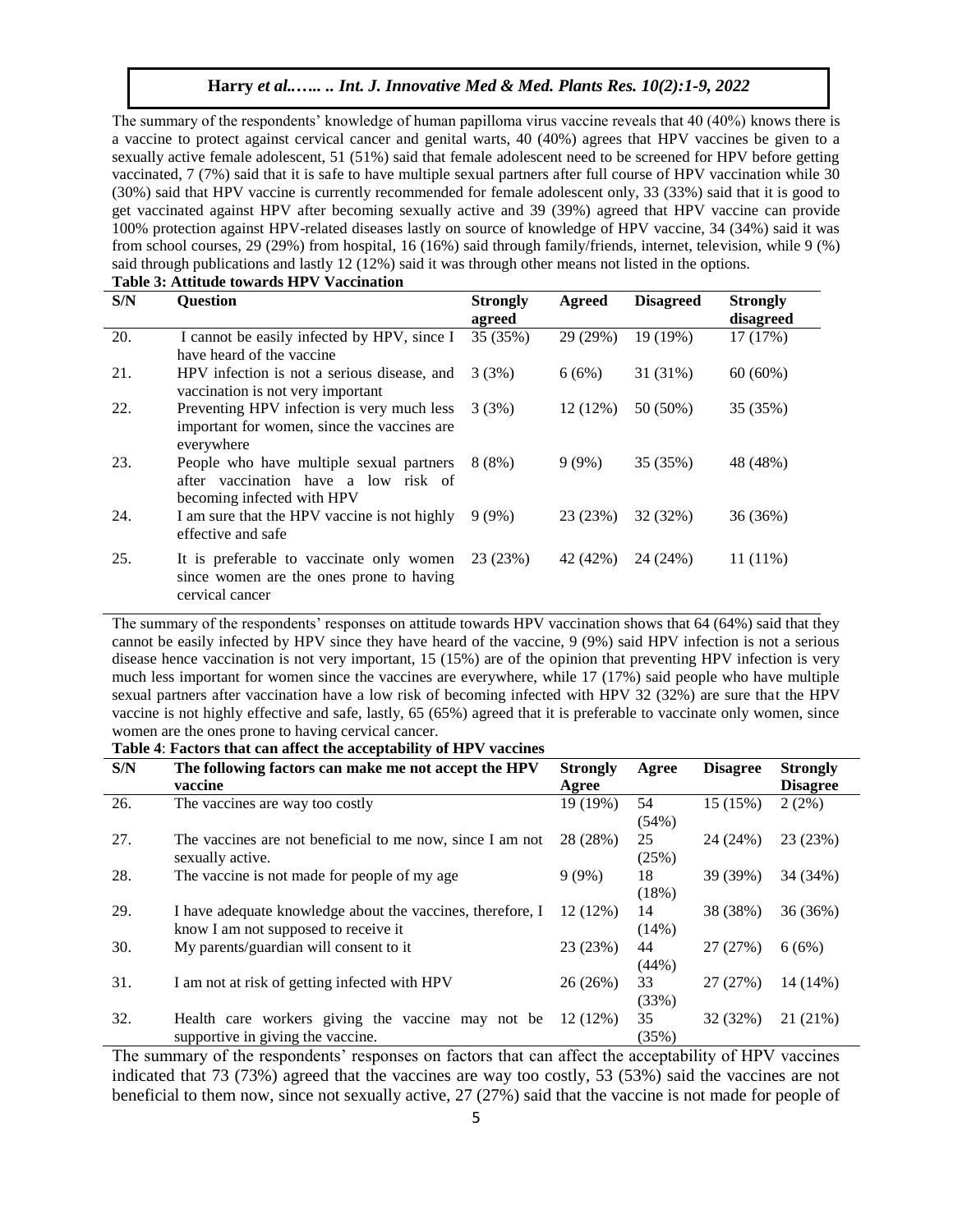their age, while 26 (26%) said they have adequate knowledge about the vaccines, therefore, no need to receive it, 67 (67%) are of the opinion that their parents/guardian will have to consent to it, also 59 (59%) said they are not at risk of getting infected with HPV and lastly, 47 (47%) said that health care workers giving the vaccine may not be supportive in giving the vaccine.

# **Table 5: Pearson-r table showing the correlation between attitudes towards the HPV vaccine and the acceptability of the HPV vaccine**

| <b>Variables</b>         | X     | Std. Dev. | df |            | p-value |
|--------------------------|-------|-----------|----|------------|---------|
| Attitudes on HPV vaccine | 17.24 | 2.555     |    |            |         |
| Acceptability            | 17.45 | 3.566     | 98 | $-0.300**$ | 0.002   |
|                          |       |           |    |            |         |

\*\*. Correlation is significant at the 0.01 level (2-tailed).

The result showed that the df. = 98, r = -0.300, p <0.05, therefore the hypothesis which stated that there is no significant relationship between the attitudes towards the HPV vaccine and the acceptability of the HPV vaccine is hereby rejected. This shows that there is a significant relationship between the attitudes towards the HPV vaccine and the acceptability of the HPV vaccine.

# **Table 5: Pearson-r table showing the significant relationship between the level of awareness of the HPV and the prevention of the HPV**

| Variables                 | △     | Std. Dev. | df |             | p-value |
|---------------------------|-------|-----------|----|-------------|---------|
| Level of awareness of HPV | 8.52  | 4.912     |    | $-0.354***$ |         |
| Prevention of HPV         | 17.45 | 3.566     | 98 |             | 0.000   |

\*\*. Correlation is significant at the 0.01 level (2-tailed).

The result showed that the df. = 98, r = -0.354, p <0.05, therefore the hypothesis which stated that there is no significant relationship between the level of awareness of the HPV and the prevention of the HPV is hereby rejected. This shows that the respondents' level of awareness of the HPV vaccine has a significant relationship with the prevention of HPV.

**Table 6: Pearson-r table showing the correlation between the knowledge of HPV and the attitudes towards vaccination among the female adolescents in the two selected secondary schools in Obio-Akpor Local Government Area, Rivers State**

| Variables                                                                                 | △         | Std. Dev. | df | R           | Sign. |  |  |
|-------------------------------------------------------------------------------------------|-----------|-----------|----|-------------|-------|--|--|
| Knowledge of HPV                                                                          | $21.95 -$ | 6.749     |    |             |       |  |  |
|                                                                                           |           |           | 98 | $-0.280$ ** | 0.005 |  |  |
| Attitudes towards vaccination                                                             | 17.24     | 2.555     |    |             |       |  |  |
| $\psi \psi$ and $\psi$ is the state of $\chi$ and $\chi$ and $\chi$ and $\chi$ and $\chi$ |           |           |    |             |       |  |  |

\*\*. Correlation is significant at the 0.01 level (2-tailed).

The result showed that the df. = 98,  $r = -0.280$ , significance <0.05, therefore the hypothesis which state that there is no correlation between knowledge of HPV and attitudes of adolescent towards HPV vaccination is hereby rejected. This shows that the respondents' knowledge of HPV was related with their attitudes towards human papillomavirus vaccination.

## **DISCUSSION OF FINDINGS**

The findings also revealed that many of the respondents (40%) knows that there is a vaccine to protect against cervical cancer and genital warts, many (40%) also agreed that the HPV vaccine is given to a sexually active adolescent female, a majority (51%) said that female adolescents need to be screened for HPV before getting vaccinated and many of them also agreed that HPV Vaccine can provide 100% protection. This shows that they have good knowledge. This corroborates with Shao-Kai et al (2013) who conducted a study on HPV vaccine awareness acceptability and decision-making factors among Chinese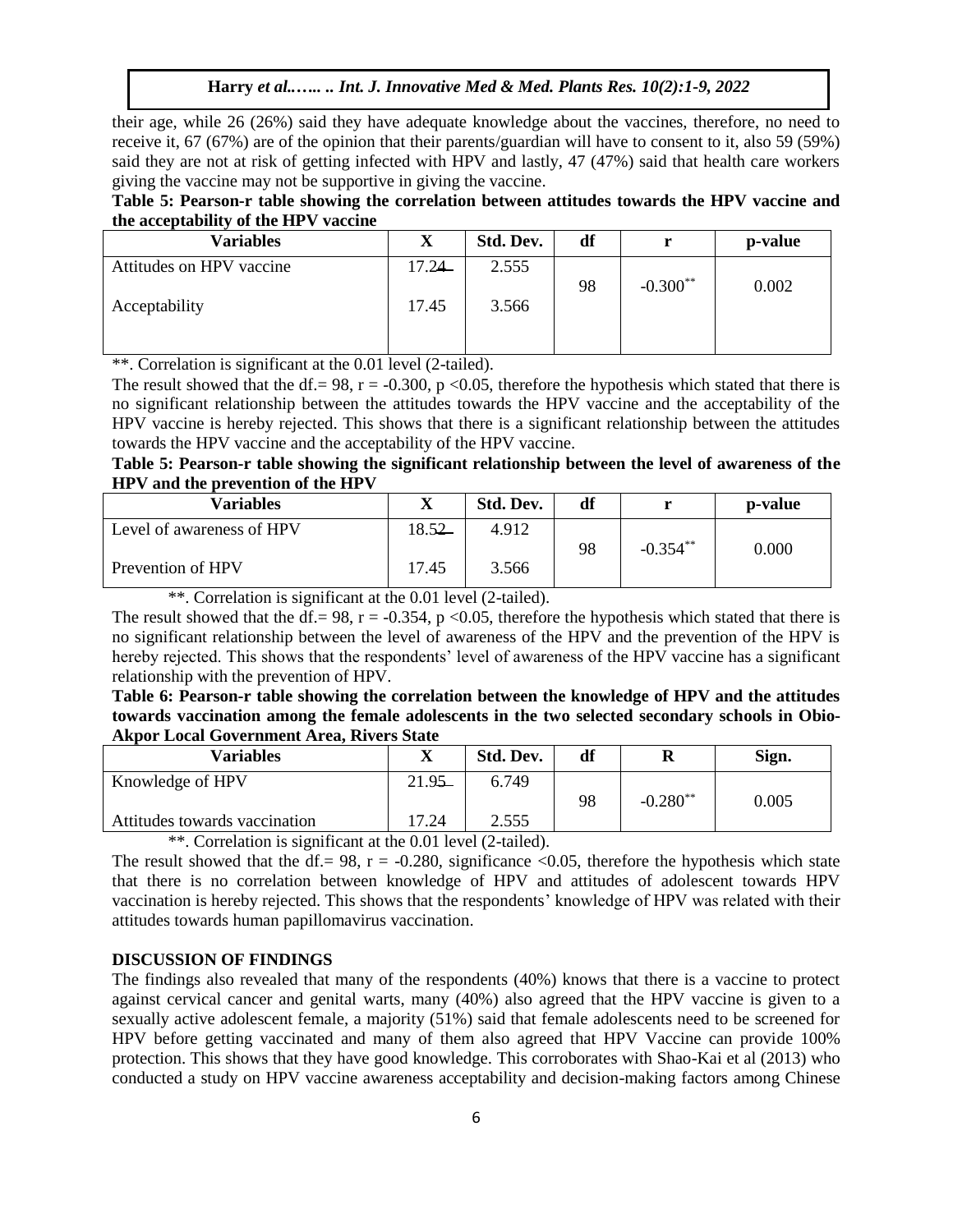college students and found out that the students have knowledge about that vaccination but have an obstacle to assessing it which is the price.

The findings showed that the majority (64%) of the respondents said that they cannot be easily infected by HPV since they have heard of the vaccine, some of them (32%) said that the HPV vaccine is not highly effective and safe, many (65%) said that it is preferable to vaccinate only women since women are the ones prone to having cervical cancer. This shows that the respondents have a poor attitude towards HPV vaccination.

The study findings also revealed that majority (73%) of the respondents agreed that the vaccine is expensive, many (67%) opined that their parents/ guardian will have to consent to it, many (59%) said that they are not at risk in getting infected with HPV. This corroborates with Shao-Kai et al (2013) who identified the factors in his study as the cost, it also agrees with Perlman et al (2014) that the schools do not allow HPV vaccination because they did not wish to anger parents. So the researcher also finds out that, the female adolescents were ready to accept the uptake of the vaccine as their knowledge about human papillomavirus causes cervical cancer, genital, anorectal warts. This is in agreement with the pilot study carried out in South Africa, Lesotho, Tanzania, Botswana, and Zimbabwe (Perlman, Wamai, & Bain2014).

The cost of the vaccine is way too costly for students to afford. This also becomes a constraint on the parts of the students. Their parents or guidance will need to agree and have strong financial backings to be able to give the vaccine first and second dose and probably the third dose. These agree with the conceptual framework of modified vaccine Awareness, Acceptability and Adherence Model (by: Ingrid, Norman, Glenda, Jessica, Claude, and David. Source: sex health 2010) and (Perlman et al., 2014) that talks about the cost of the vaccine. It further corroborates with the study carried out in 2008 through 2011 in Sub-Saharan African countries, except Mauritania and Nigeria.

From the study conducted, the researcher finds out that teachers are skeptical about releasing students for the sensitization of the topic, maybe due to protecting the students' confidentiality and school rules. This is in agreement with what (Perlmal et al., 2014) stated that "there are instances of schools not allowing HPV vaccination because they do not wish to anger parents. There is also some culturally perceptive communication to a variety of relevant societal groups in addition to the target population which is JSS1&2 and SS2 and mothers/ guardians (including health care workers at various levels of the health system, other male and female relatives, community and religious leaders, traditional healers and educational officials) improve vaccine acceptability and uptake which is in agreement with the conceptual framework of modified vaccine Awareness, Acceptability and Adherence Model (Ingrid, Norman, Glenda, Jessica, Claude, and David. Source: sex health 2010) and (Perlman 2014).

As regards the reasons for acceptance and rejection of the HPV vaccine, adults were more likely to allow their children, to be vaccinated if they understood the pathogenesis of cervical cancer and modalities to reduce the incidence thereof and knew someone with cervical cancer. This is in line with the conceptual framework modified vaccine Awareness, Acceptability and Adherence Model (Ingrid, Norman, Glenda, Jessica, Claude and David. Source: sex health 2010) and (Perlman 2014). Vaccine availability and side effect of the vaccine is pain and some parents opine that the vaccine may cause infertility and make the female adolescent promiscuous. Parents are of the mind that long time study should be carried out on some group and monitored for at least ten years to rule out infertility. This also agrees with a pilot study conducted by (Agosti and Goldie, 2007), which states that there was no apprehension surrounding the targeting of young women by the government because this could be misconstrued as a way to control fertility. Lack of knowledge may compromise awareness of the severity of the disease and ultimately the acceptability and subsequent administration of HPV vaccination (Zhang et al, 2013). The findings also provided answers to the stated research hypotheses.

This result showed that the respondents' attitudes towards the HPV vaccine have a significant correlation with the acceptability of the HPV vaccine acceptability. These findings are in agreement with what Perlman, Wamai, and Bain discovered in their findings that pilot studies in South Africa, Lesotho, Tanzania, Botswana, and Zimbabwe demonstrated HPV vaccine acceptability and uptake to be high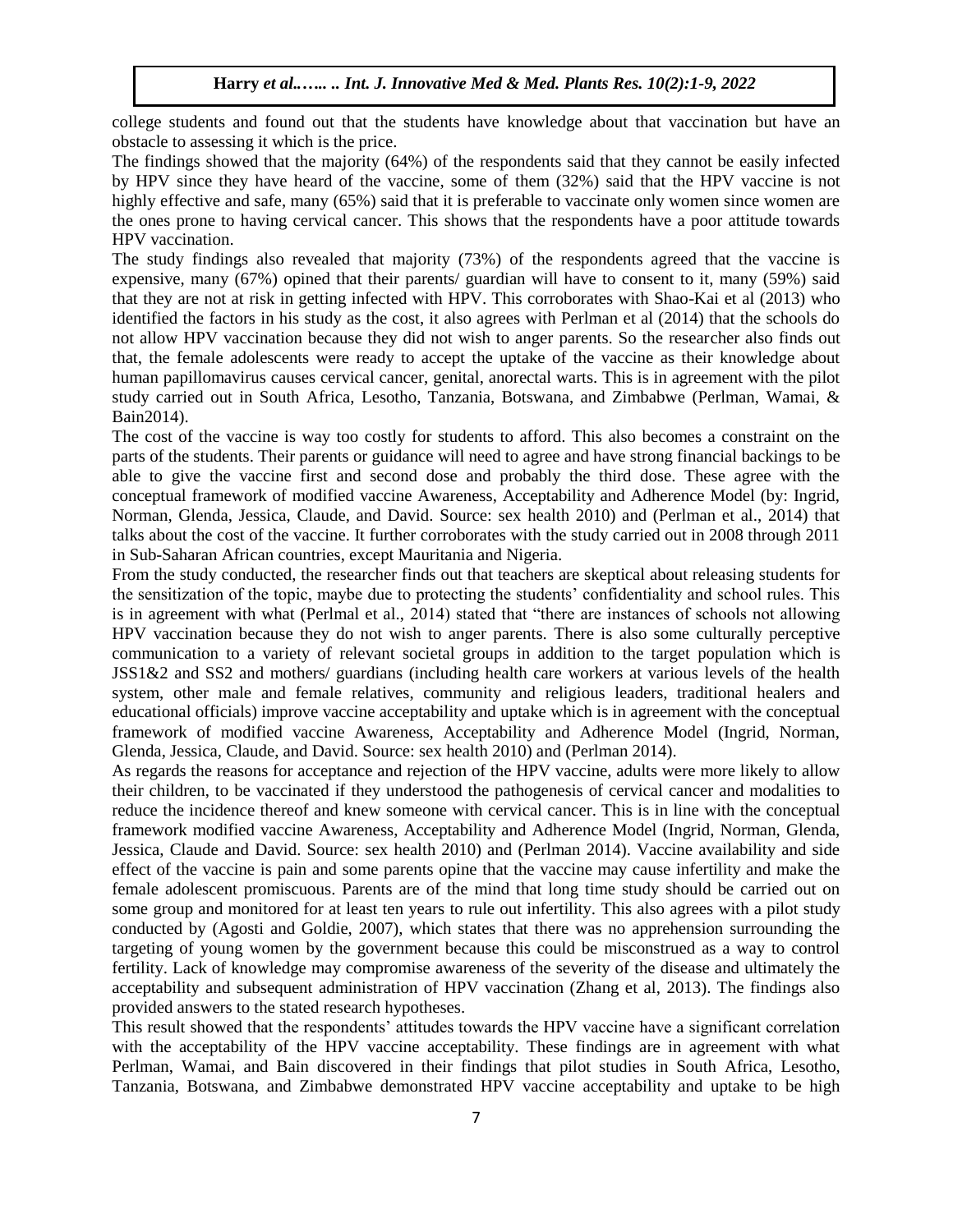(Perlman, Wamai & Bain, 2014). Also, there were occasional instances of schools not allowing HPV vaccination because they did not wish to anger parents. This may not be far away from the fact that certain factors within the societies have great influences on the parent's attitudes towards HPV vaccination and its acceptability.

#### **CONCLUSION**

Based on the findings of the study, it was concluded that, majority of the students have poor knowledge of human papillomavirus and HPV vaccine which in turn influenced their attitudes towards vaccination. It is worthy of mention that the findings of this study revealed that some of the students are willing to be vaccinated against human papillomavirus noting that factors that may affect vaccine acceptability is not a problem to them, as such, all hands must be on deck to help the younger generation be fully immunized against cervical cancer.

## **RECOMMENDATIONS**

Based on the findings of the study, the following recommendations were made:

- 1. The female adolescent should be taught and encouraged to have the right attitude towards HPV vaccination.
- 2. Health care workers should be ready to provide awareness to the masses at all times especially mothers on the advantages of the HPV vaccine in planning their care.
- 3. Looking at the economic situations of the majority of the citizens it is imperative for the government, non-governmental organizations to assist in subsidizing the cost of the vaccine for people at their grass root.
- 4. The government through the federal, state, and local ministry of health should partner with professionals advanced in the field of oncology and gynaecology in other to provide up-to-date training of staff especially those in the areas of female care.
- 5. Health care students (medical students, nurses, social workers, medical sociology, etc.), should be educated also at all levels to encourage and create awareness to their friends, family, and peers.

## **Implications of findings for nursing education/practice**

Cervical cancer is an important public health problem. It is the most common gynaecological malignant neoplasm all over the world. Cervical cancer is a potentially preventable disease. It is therefore important to be aware of the risk factors, screening techniques, and available diagnostic options, with special attention to the management of the pre-invasive disease. Mass awareness should be carried out all over the state and nation at large targeting young females at their schools as well as the parent, at various places of gathering.

#### **REFERENCES**

- Bruni L, Albero G, Serrano B, Mena M, Collado JJ, Gómez D, Muñoz J, Bosch FX, de Sanjosé S. ICO/IARC Information Centre on HPV and Cancer (HPV Information Centre). Human Papillomavirus and Related Diseases in Nigeria. Summary Report 22 October 2021.
- De Martel, C., & Lacey, C.J.l (2012). papillomavirus and related Diseases vaccine 2012;30: F12 23. 10.1016/J vaccine 2012. 07.055
- Ezeanochie MC, Olagbuji BN. Human Papillomavirus Vaccine: adolescents in Nigeria. Afr J Report Health 158 -8 (web of science R), (Google Scholar)
- Falaye F.V (2013) Aspects of human development and learning Ibadan University press publishing house university of Ibadan, lbadan Nigeria.
- Forman D, de Martel C, Lacey CJ, etal (2012) papillomavirus and related Diseases vaccine 2012;30: F12 – 23. 10.1016/J vaccine 2012. 07.055
- Harins, Unger ER, Schafer S, Niccoki LM, Park IV Block Kc, et al (2015). HPV type attribution in high grade cervical lesions: assessing the potential benefits of vaccines in a population based